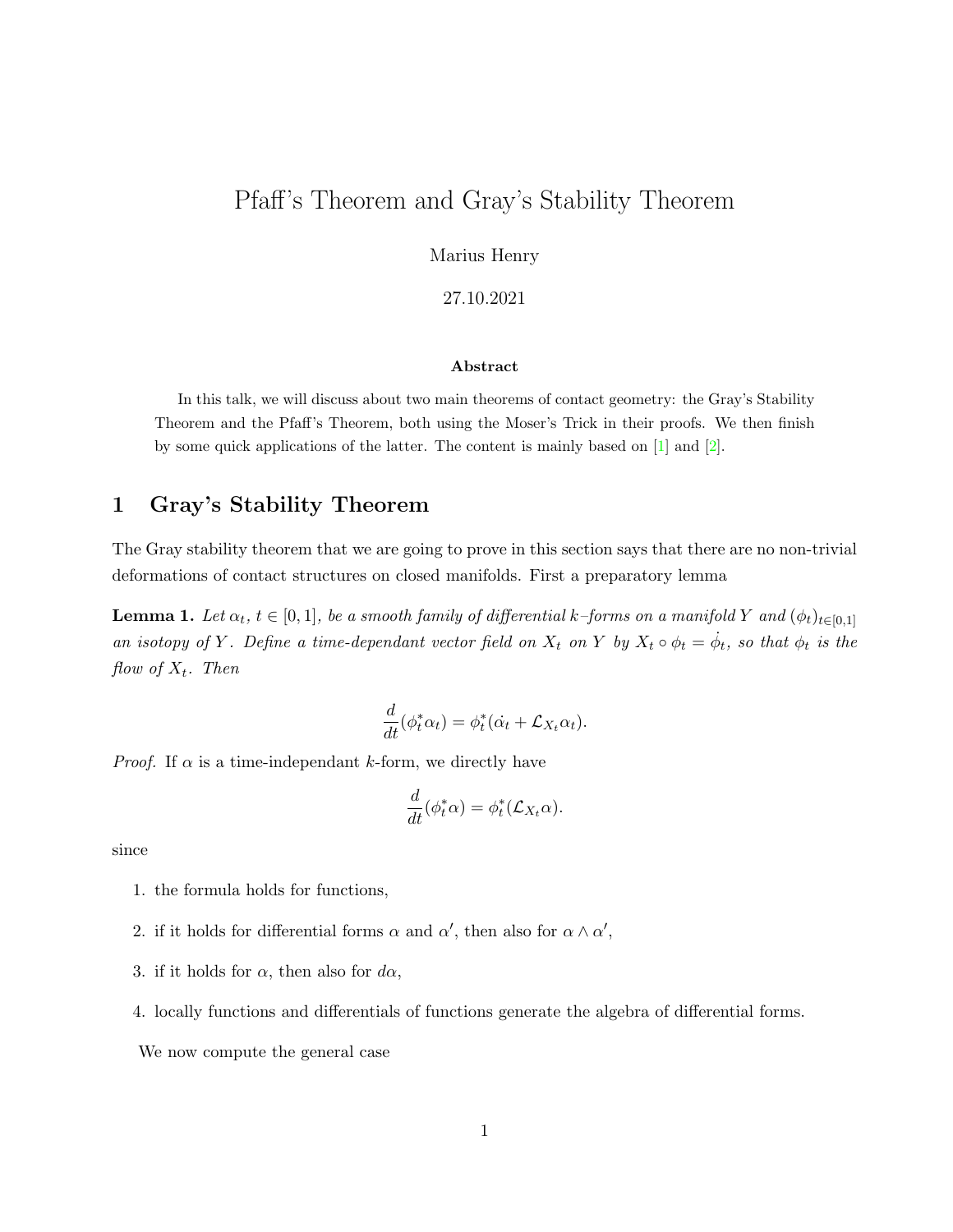$$
\frac{d}{dt}(\phi_t^* \alpha_t) = \lim_{h \to 0} \frac{\phi_{t+h}^* \alpha_{t+h} - \phi_t^* \alpha_t}{h}
$$
\n
$$
= \lim_{h \to 0} \frac{\phi_{t+h}^* \alpha_{t+h} - \phi_{t+h}^* \alpha_t + \phi_{t+h}^* \alpha_t - \phi_t^* \alpha_t}{h}
$$
\n
$$
= \lim_{h \to 0} \phi_{t+h}^* \left( \frac{\alpha_{t+h} - \alpha_t}{h} \right) + \lim_{h \to 0} \frac{\phi_{t+h}^* \alpha_t - \phi_t^* \alpha_t}{h}
$$
\n
$$
= \phi_t^* (\alpha_t + \mathcal{L}_{X_t} \alpha_t).
$$

 $\Box$ 

We now state and prove the Gray's Stability Theorem thanks to the previous lemma and to the Moser's trick.

**Theorem 2** (Gray Stability). Let  $\xi_t$ ,  $t \in [0,1]$ , be a smooth family of contact structures on a closed manifold Y. Then there is an isotopy  $(\phi_t)_{t\in[0,1]}$  of Y such that

$$
\phi_t^*(\xi_t) = \xi_0, \ \forall t \in [0, 1].
$$

Proof. Moser's trick consists in finding conditions and work on time-dependent vector fields whose flow is our isotopy. We then find sufficient conditions on the latter and then reintegrate them to find our desired isotopy.

So thanks to the Moser's trick, we assume that  $\phi_t$  is the flow of a time-dependant vector field  $X_t$ . We can hence translate the equation for  $\phi_t$  into an equation for  $X_t$ . If that equation can be solved, the isotopy  $\phi_t$  is found by integrating  $X_t$  which works well as the flow of  $X_t$  will be globally defined on such a closed manifold.

Let  $\alpha_t$  be a smooth family of 1-forms with  $\ker \alpha_t = \xi_t$ . The equation in theorem then translates into

$$
\phi_t^* \alpha_t = f_t \alpha_0
$$

where  $f_t: Y \to \mathbb{R}^+$  is a suitable family of smooth functions. Differentiation of this equation with respect to t yields, with the help of the preceding lemma,

$$
\phi_t^*(\dot{\alpha_t} + \mathcal{L}_{X_t} \alpha_t) = \dot{f}_t \alpha_0 = \frac{\dot{f}_t}{f_t} \phi_t^* \alpha_t,
$$

and, with the help of the Cartan's Magic Formula and setting  $\mu_t = \frac{d}{dt} (log f_t) \circ \phi_t^{-1}$ 

$$
\phi_t^*(\dot{\alpha_t} + d(\alpha_t(X_t)) + i_{X_t}d\alpha_t) = \phi_t^*(\mu_t \alpha_t).
$$

If we choose  $X^t \in \xi_t$ , this equation will be satisfied if

$$
\dot{\alpha}_t + i_{X_t} d\alpha_t = \mu_t \alpha_t.
$$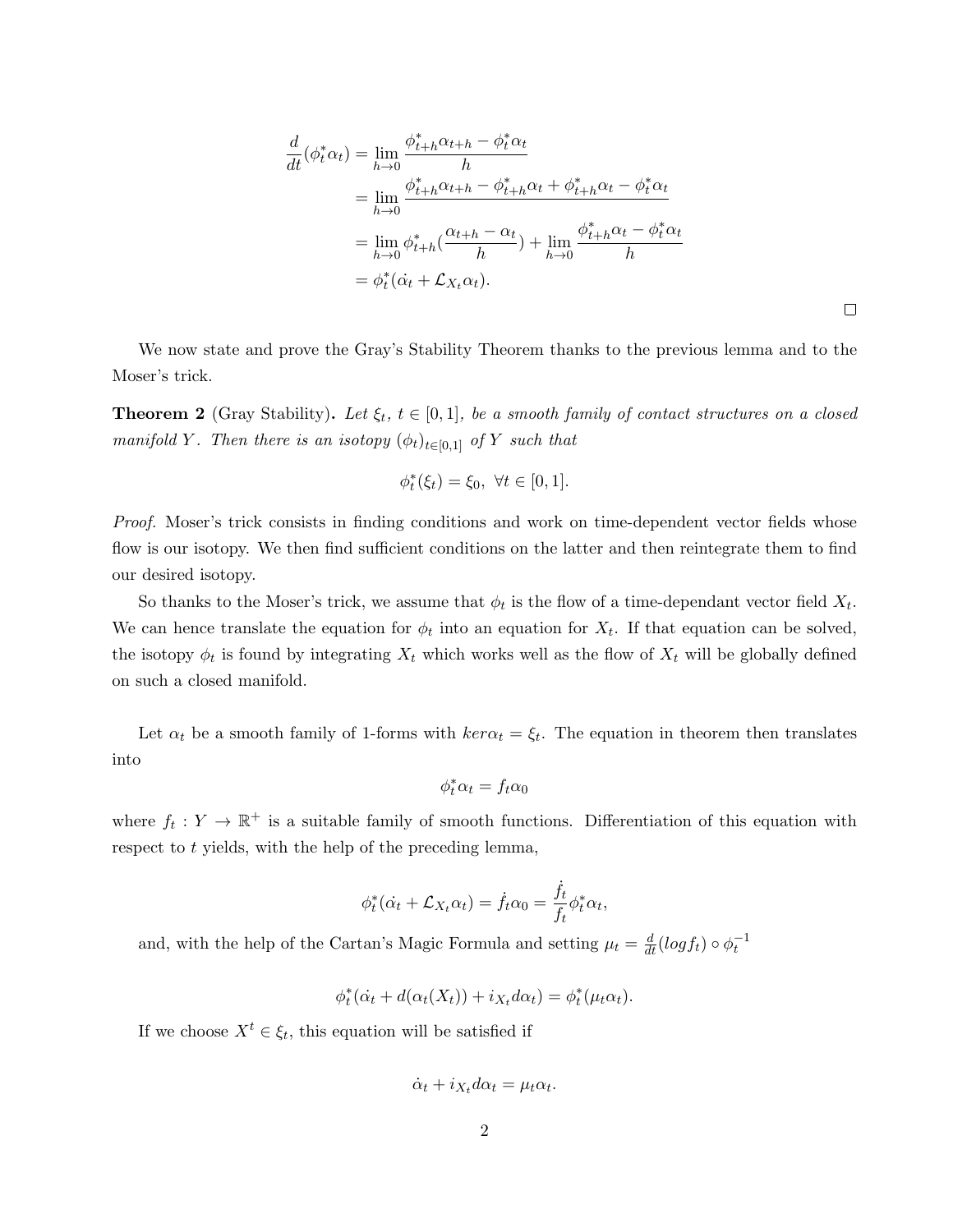Plugging in the Reeb vector field  $R_{\alpha_t}$  gives

$$
R_{\alpha_t} = \mu_t.
$$

So we can use the last equation to define  $\mu_t$ , and then the non degeneracy of  $d\alpha_t|_{\xi_t}$  and the fact that  $R_{\alpha_t} \in \ker(\mu_t \alpha_t - \dot{\alpha}_t)$  allow us to find a unique solution  $X_t \in \xi_t$  of the penultimate equation.  $\Box$ 

### 2 Pfaff's Theorem

**Theorem 3** (Pfaff's Theorem). Let  $\alpha$  be a contact form on the  $(2n+1)$ -dimensional manifold Y and p a point on Y. Then there are coordinates  $x_1, ..., x_n, y_1, ..., y_n, z$  on a neighbourhood  $U \subset Y$  of p such that

$$
\alpha|_U = dz + \sum_{j=1}^n x_j dy_j.
$$

Equivalently, if  $\xi$  is a contact structure of Y, then Y locally looks like  $(\mathbb{R}^{2n+1}, \xi_0)$  with  $\xi_0$  the standard contact structure associated to the standard contact form  $\alpha_0 = dz - ydx$ . This means that, for all  $p \in Y$  there exists open sets  $U \ni p$  of  $Y$  and  $V \ni 0$  of  $\mathbb{R}^{2n+1}$  such that  $\phi : (U, \xi) \to (V, \xi_0), \phi(p) = 0$ , is a contactomorphism.

*Proof.* We shall consider the second equivalence and will only prove the 3-dimensional case  $(n = 1)$ . The full proof is available here [\[1\]](#page-3-0).

So suppose  $n = 1$ . Without loss of generality we may assume that there is a local coordinate chart which maps p to  $0 \in \mathbb{R}^3$  and the induced contact structure  $\xi$  is the xy-plane at 0, i.e.,  $\xi(0) = ker dz$ . In a neighborhood of 0 we can write the contact 1-form as  $\alpha = dz + f dx + g dy$ 

Now consider y = 0 (the xz-plane). On it,  $\xi$  restricts to the vector field  $X = \partial_x - f \partial_z$ . Observe that X is transverse to the z-axis  $x = y = 0$ . Using the fundamental theorem of ODE's, we can integrate along this vector field, starting along the z-axis. We let  $\Phi(x, z)$  be the time x flow, starting at  $(0, 0, z)$ . Hence there are new coordinates (also called  $(x, z)$ ) such that the vector field is  $\partial_x$ , i.e.,  $f = 0$  along  $y = 0$ .

In other words, we have normalized the contact structure on the  $xz$  – plane. Finally, consider the restrictions of  $\xi$  to  $x = const$ , which give the vector field  $\partial_y - g\partial_z$ . We then have a vector field on all of a neighborhood of 0 in  $\mathbb{R}^3$ , which is transverse to  $y = 0$ . If we integrate along the vector field, we obtain new coordinates so that we can write  $\alpha = dz + f(x, y, z)dx$  with  $f(x, y, 0) = 0$  and  $\partial_y f < 0$ (from the contact condition). Now simply change coordinates  $(x, y, z) \rightarrow (x, -f(x, y, z), z)$ .  $\Box$